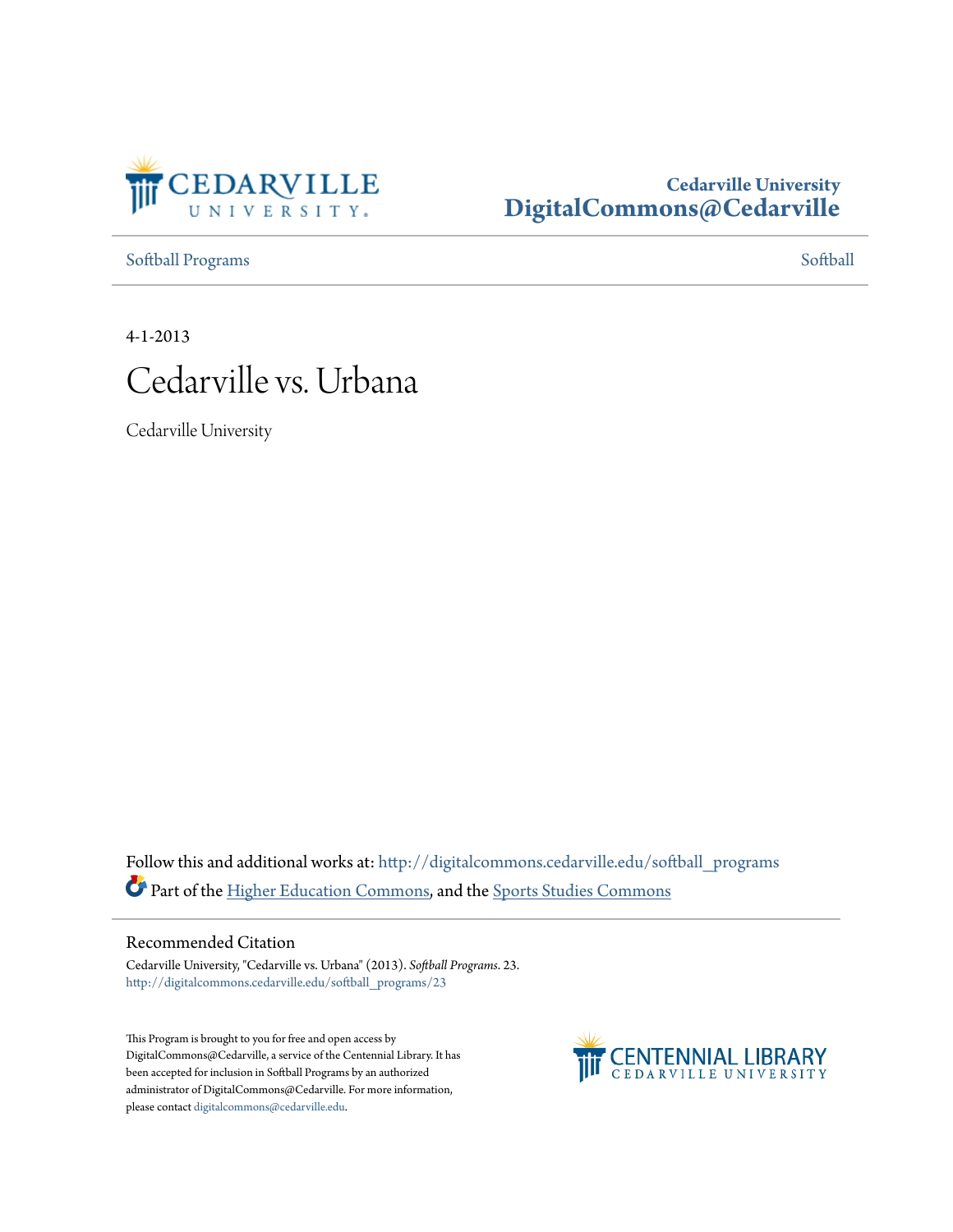









**937.766.9852 105 West Xenia Ave., Cedarville, OH**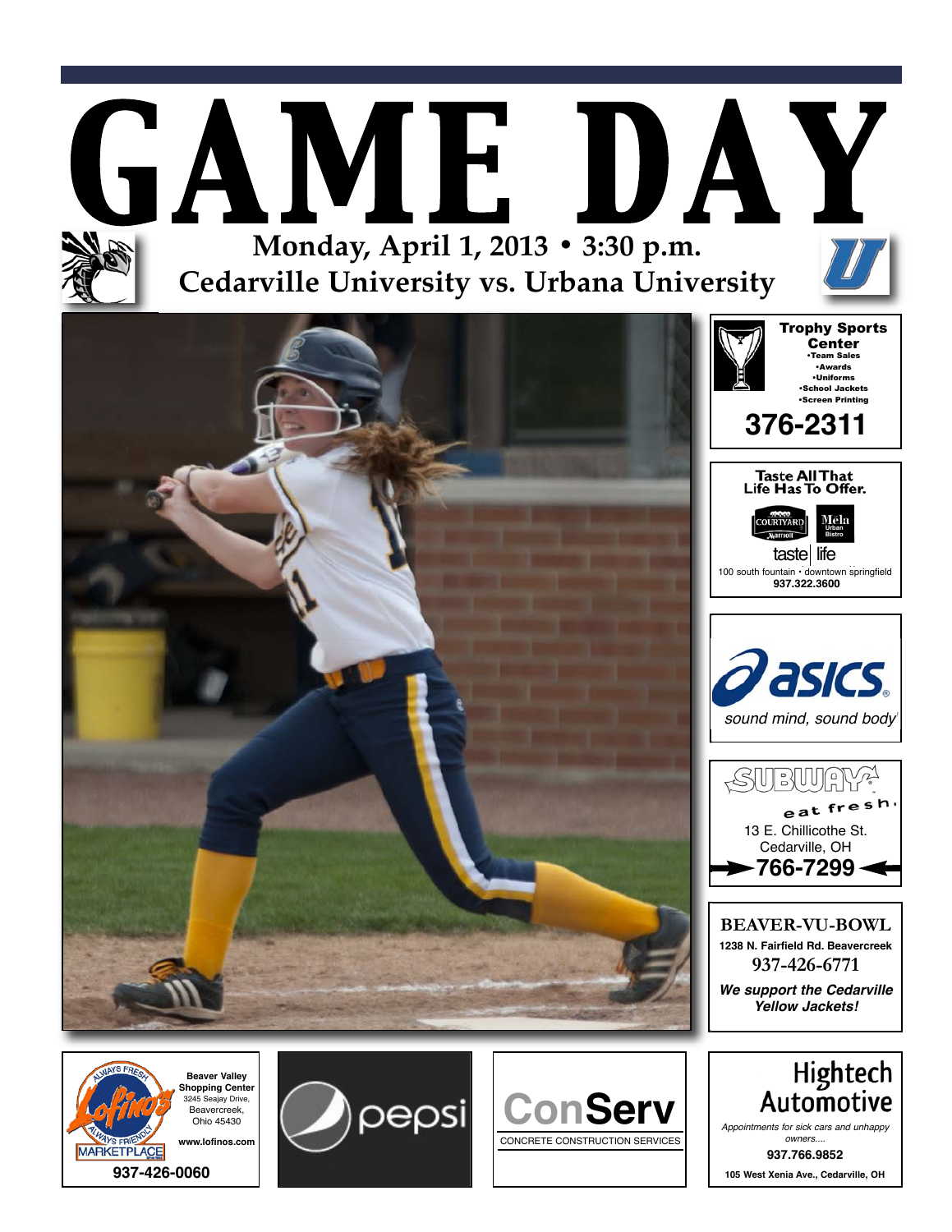

# **2013 Urbana University Softball Statistics**



| Player                 | avq  | gp-gs     | ab  |    | h   | 2b | 3b | hr | rbi | tb  | sig%  |    | bb hp |     | so gdp | ob%   | sf | sh | sb-att  | po             | a            | е  | fid%  |
|------------------------|------|-----------|-----|----|-----|----|----|----|-----|-----|-------|----|-------|-----|--------|-------|----|----|---------|----------------|--------------|----|-------|
| 2 Drake, Taylor        | .667 | $8 - 0$   | 6   |    | 4   |    | 0  | 0  |     | 5   | .833  | 0  | 0     |     | 0      | .667  | 0  |    | $0-0$   | 1              | 0            | 0  | 1.000 |
| 7 Moore, Cortney       | .667 | $6-0$     | 3   |    |     |    |    | 0  | 0   | 3   | 000.1 | 2  | 0     | 0   | 0      | .8001 | 0  |    | $0-0$   | 0              |              |    | .667  |
| 12 Skinner, Ashley     | .517 | $11 - 11$ | 29  | 13 | 15  |    |    |    | 4   | 34  | 1.172 | 4  | 2     |     | 0      | .600  | 0  |    | $3 - 3$ | 56             |              | 2  | .966  |
| 3 Crosier, Alisha      | .500 | $1 - 1$   | 2   | 2  |     |    |    |    | o   |     | .500  |    | 0     | 0   |        | .667  | 0  |    | $1 - 1$ | 0              |              | 0  | .000  |
| 6 Hakola, Heather      | .400 | $15 - 15$ | 40  | 16 | 16  |    |    |    | 6   | 22  | .550  | 9  | 2     | 5   | 0      | .529  | 0  |    | $3 - 5$ | 25             | 19           | 5  | .898  |
| 14 Barney, Bridgette   | .386 | 15-15     | 44  | 12 | 17  | 4  | 0  | n  | 8   | 21  | .477  | 3  | 0     | 3   | O      | .417  |    |    | $1 - 1$ | 11             | <sup>0</sup> | 0  | 1,000 |
| 19 Haer, Morgan        | .378 | 15-15     | 45  |    | 17  | 6  | O  | 0  | 15  | 23  | .511  |    | 0     | 5   | 0      | .391  | O  |    | $0-0$   | 58             |              | 0  | 1.000 |
| 1 Shultz, Brooke       | .375 | 15-15     | 48  | 12 | 18  |    |    |    |     | 24  | .500  | 3  | 0     |     |        | .412  | Ω  |    | $7-8$   | 29             | 12           |    | .976  |
| 8 Toy, Amanda          | .333 | $3-0$     | 3   | 0  |     | 0  | 0  | 0  |     |     | .333  | 0  | 0     |     | 0      | .3331 | 0  |    | $0-0$   | 0              |              | 0  | 1.000 |
| 5 Beeman, Amber        | .316 | 15-15     | 38  | 8  | 12  | 3  | 0  | O  | 3   | 15  | .395  | 3  | 0     |     | 0      | .366  | 0  |    | $1 - 2$ | 10             | o            |    | .909  |
| 15 Edwards, Katelyn    | .258 | $13 - 12$ | 31  | 3  | 8   |    | 0  | 0  | 4   | 9   | .290  | 2  | 2     | 5   | 0      | .324  | 2  |    | $0-0$   | 31             |              |    | .974  |
| 10 Maag, Alyssa        | .257 | 14-14     | 35  | Δ  | Q   |    |    | n  | 3   | 11  | .314  | 3  | 0     | 5   |        | .316  | 0  | 6  | $0 - 1$ | 13             |              |    | .929  |
| 17 Martin, Heather     | .250 | $9 - 7$   | 20  |    | 5   | O  | O  |    | 6   | 8   | .400  | 2  | 0     |     | O      | .318  | O  |    | $0-0$   | 33             |              |    | .971  |
| 13 Kolmerten, Haley Jo | .208 | $9 - 8$   | 24  | 5  | 5   | 3  | 0  | 0  | 5   | 8   | .333  | 3  | 0     | 4   | 0      | .296  | 0  |    | $0-0$   | 7              | 6            | 0  | 1.000 |
| 4 Atwell, Kara         | .100 | $9 - 2$   | 10  | 2  |     | ٥  | 0  | 0  | 0   |     | .100  | 3  | 0     | 3   |        | .308  | 0  |    | $0-0$   | $\overline{c}$ | O            | 0  | 1.000 |
| 21 Cronkleton, Sierra  | .091 | $6 - 2$   | 11  |    |     |    |    | 0  | 0   |     | .091  | 0  | 0     | 5   |        | .091  | 0  |    | $0-0$   | 9              |              |    | .917  |
| 20 Anderson, Lauren    | .000 | $8 - 7$   | 4   |    |     |    |    |    | 0   | 0   | .000  |    |       |     | 0      | .3331 | 0  |    | $0-0$   | 0              | 9            | 0  | 1.000 |
| 11 Butts, Ashley       | .000 | $11 - 10$ |     | 2  | 0   | 0  | 0  | 0  | 0   | 0   | .000  | 2  | 0     | 0   | 0      | .667  | 0  |    | $0-0$   | 6              | 16           | 0  | 1.000 |
| Totals                 | .335 | 15        | 394 | 86 | 132 | 31 | 3  | 6  | 73  | 187 | .475  | 42 | 7     | 54  |        | .406  | з  | 17 | 16-21   | 291            | 80           | 14 | .964  |
| Opponents              | .200 | 15        | 355 | 26 |     |    |    |    | 22  | 97  | 273   | 24 |       | 116 |        | .251  |    | g  | $3 - 8$ | 273            | 137          | 27 | .938  |

Record: 13-2 G-MAC: 2-0

LOB - Team (102), Opp (74). DPs turned - Team (3), Opp (4).

#### (All games Sorted by Earned run avg)

| Player                 | era  | w-l      | app qs |    | ca | sho | svl | ip   |     |    | er | bb | sol | 2b | 3b | hr | b/avgl |  |  | wp hp bk sfa sha |
|------------------------|------|----------|--------|----|----|-----|-----|------|-----|----|----|----|-----|----|----|----|--------|--|--|------------------|
| 13 Kolmerten, Haley Jo | 1.14 | 8-0      |        |    |    | 2/1 |     | 49.0 |     |    |    | 10 | 75I | 5  |    |    | 1611   |  |  | 2                |
| 20 Anderson, Lauren    | 1.17 | $5 - 2$  |        |    |    | 2/2 | ΟI  | 36.0 | 33  | 9  |    | 12 | 35  | 10 |    |    | 241    |  |  |                  |
| 7 Moore, Cortney       | .75  | $0-0$    | 5      |    |    | 0/3 |     | 12.0 |     |    |    |    | 61  | 5  |    | 0  | 220    |  |  | $\circ$          |
| Totals                 | 1.23 | $13 - 2$ | 15     | 15 | 10 | 7/3 |     | 97.0 |     | 26 |    | 24 | 116 | 20 | 0  |    | 200    |  |  | - 9              |
| Opponents              | 4.62 | $2 - 13$ | 15     |    |    | O/O |     | 91.0 | 132 | 86 | 60 | 42 | 54  | 31 |    |    | 335    |  |  | 17               |

PB - Team (5), Skinner 4, Haer 1, Opp (4). SBA/ATT - Kolmerten (2-5), Skinner (3-4), Haer (0-4), Anderson (1-3).

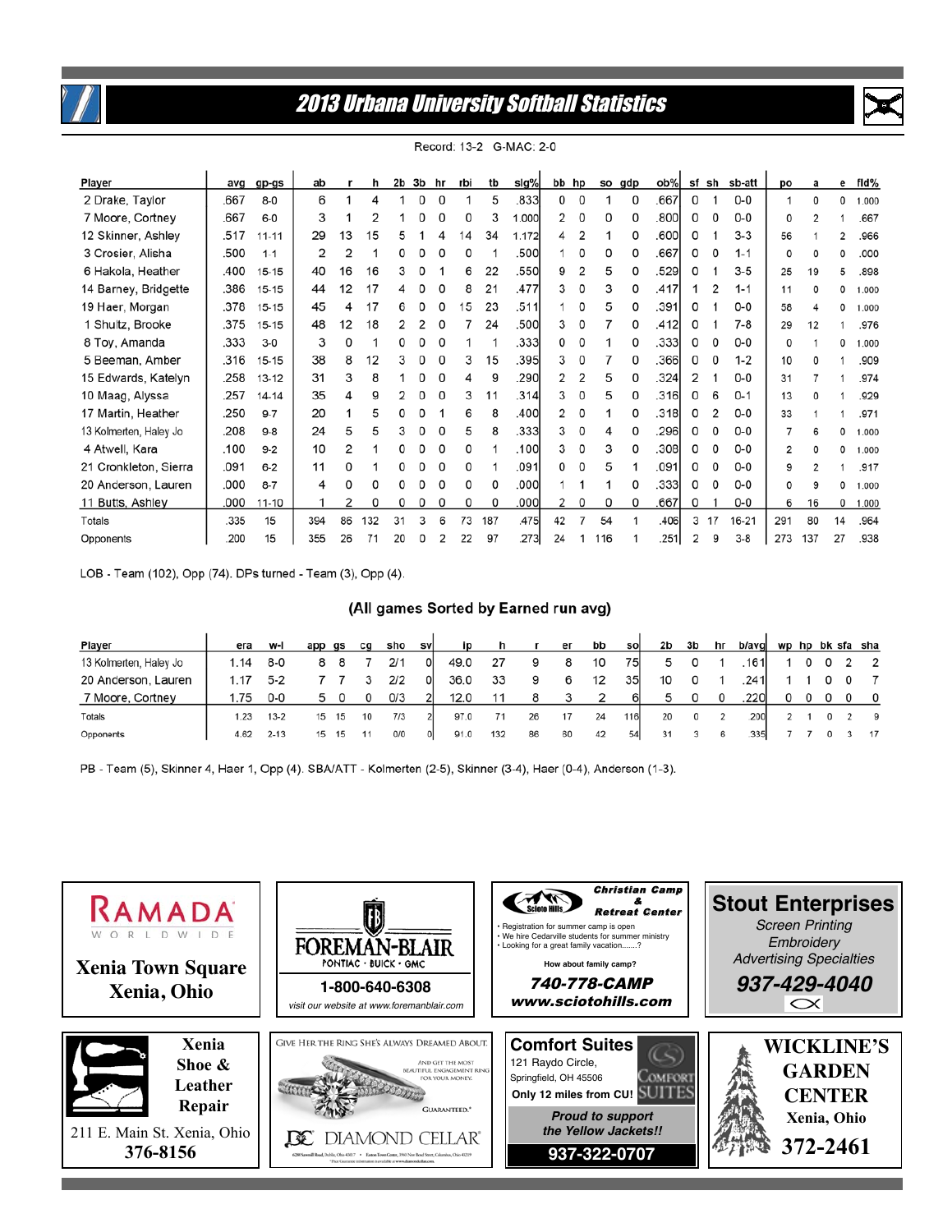

## **2013 Cedarville University Softball Statistics**



slg% fld% 3b hr tb bb hp ob% sf sh sb-att Player avg  $gp-gs$ ab r  $\mathbf{h}$  $2<sub>b</sub>$ rbi so gdp po a e  $\overline{2}$ 7 Wilson, Kelsey .455 66 24 30  $\overline{4}$  $\Omega$  $\mathcal{D}$  $13$ 40 .606 8  $\overline{4}$ .513  $\mathbf{1}$ 18-19 23-22  $\mathbf{1}$  $\overline{1}$ 29  $\mathbf{1}$  $\mathbf{1}$ 968 11 Bull, Rachel .377 23-23 69 22 26  $\overline{1}$  $\overline{2}$  $\mathbf 0$ 8  $31$ .449 17  $\mathbf 0$ 18  $\mathbf 0$ .500 0  $\overline{2}$ 28-30 26  $\overline{1}$  $\overline{3}$ 900 10 Palm. Jessica 340  $19-19$ 53 15 18 3  $\mathbf{1}$  $\Omega$  $\overline{7}$ 23 434 6  $\Omega$ 10  $\mathbf 0$ 407  $\mathbf 0$  $\mathbf 0$  $3 - 3$  $\mathbf{Q}$  $22$  $23$ 833 22 Chapman, Kelsey 10  $\mathcal{L}$  $\mathfrak{D}$  $\mathbf{1}$ 13  $28$ .459 5  $\overline{2}$ 5  $\Omega$ .371  $\overline{2}$  $\overline{1}$  $.311$  $21 - 21$ 61 19  $3-4$ 91 9  $\overline{3}$ 971 5 Busby, Tanya .309 68  $12$  $21$ 0  $\mathbf 0$  $\mathbf 0$ 9  $21$ .309  $\overline{\mathbf{4}}$  $\mathbf 0$ 8  $\mathbf 0$  $.342$  $\mathbf{1}$  $\overline{2}$  $10-10$  $22 - 21$ 36  $27$  $\overline{3}$ 955 8 9 Young, Shelby .286 70  $11$ 20  $\overline{2}$  $\mathbf 0$  $\mathbf 0$ 22  $.314$  $\overline{\mathbf{4}}$  $\mathbf 0$  $11$  $\mathbf 0$  $.324$  $\mathsf{O}$ 3  $0 - 2$ 22-22 18  $\Omega$  $\overline{4}$ 818 .381 3  $\mathbf 0$ 5  $\mathbf{a}$  $\mathbf 0$  $.423$  $\mathbf 0$  $\mathbf 0$ 24 Kitchen, Hayley 286  $21$  $\mathbf{a}$  $\mathcal{P}$  $\Omega$ 5  $\overline{\mathbf{c}}$  $\Omega$  $0 - 0$  $13 - 7$ 17  $\overline{\mathbf{4}}$  $\overline{4}$ .840 1 Teague, Courtney .250 52 10 13 3 0  $\mathbf{1}$  $12$ 19 .365 4  $\mathbf{1}$ 8  $\mathbf{1}$  $.310$  $\mathbf{1}$  $\mathbf{1}$  $0-0$  $20 - 18$ 84  $\overline{4}$  $\overline{2}$ .978 17 Hanzel, Carlyn .244 45 5  $\pmb{0}$  $\mathbf{1}$ 6 15 .333  $\mathbf{1}$ 4  $\mathsf 0$  $.277$ 0  $\mathbf{1}$  $0-0$  $18 - 14$  $11$ 1  $\mathbf{1}$ 15  $\mathbf 0$ 1 1.000  $368$ 20 Muldowney, Shannon .186  $21 - 20$ 43 9  $\mathsf{R}$  $\boldsymbol{\varDelta}$  $\mathbf{1}$ 0 11 14 .326 8 5 13  $\mathbf 0$  $\mathbf{1}$  $\overline{2}$  $1 - 2$ 17  $44$  $\overline{7}$ .897 14 Woodard, Katie .176  $10-6$  $17$ 0 3 0  $\mathbf 0$ 0  $\overline{2}$ 3 .176 3 0 4 0 .300 0  $\overline{2}$  $0-0$ 32 6  $\mathbf 0$ 1.000  $\overline{2}$ 15 Kasabian, Missy .149  $14 - 14$ 47  $\overline{\mathbf{4}}$  $\overline{7}$  $\overline{2}$  $\bf{0}$  $\Omega$ 5 9 .191  $\mathbf{1}$  $\overline{0}$ 5  $\mathbf 0$ .167  $\mathbf 0$  $0-0$ 49  $11$ 4 938 8 Thut, Katelyn .000  $5-0$ 5  $\Omega$  $\Omega$  $\Omega$  $\Omega$  $\Omega$  $\Omega$  $\Omega$ .000 0  $\Omega$  $\overline{1}$  $\Omega$  $.000<sub>1</sub>$  $\Omega$  $\mathbf 0$  $0 - 0$  $\overline{1}$  $\mathbf{3}$  $\Omega$ 1.000 19 Arslain, Monica .000  $10 - 0$  $\overline{2}$  $\overline{2}$  $\Omega$  $\Omega$  $\pmb{0}$  $\Omega$  $\mathbf 0$  $\pmb{0}$ .000  $\mathbf{1}$  $\mathbf 0$ 0  $\Omega$ .333  $\mathsf 0$  $\pmb{0}$  $0-0$  $\overline{1}$  $\Omega$  $\Omega$ 1.000 3 Daniels, Katie .000  $4 - 0$  $\overline{2}$ 0  $\mathbf 0$  $\Omega$  $\mathbf 0$  $\mathbf 0$  $\mathbf 0$  $\mathbf 0$ .000  $\overline{2}$  $\mathbf 0$  $\overline{2}$ 0 .500 0  $\mathbf 0$  $0-0$  $\mathbf 0$  $\mathbf 0$  $\mathbf{1}$ 1.000 2 DeBartolo, Cecelia  $000$  $\mathbf 0$  $\mathbf 0$  $\Omega$  $\Omega$  $\pmb{0}$  $\mathbf 0$  $\mathbf 0$  $\Omega$ 000 0  $\mathbf 0$  $\Omega$ 0  $.000$  $\Omega$  $\Omega$  $0 - 0$  $Q_R$ 0  $\mathbf{a}$  $\overline{2}$ 800 6 Spann, Jennifer  $.000$  $\pmb{0}$ 0  $\mathsf 0$  $\pmb{0}$  $\pmb{0}$ 0 0 0 .000 0  $\mathsf 0$ 0 0  $.000$ 0  $\pmb{0}$  $0-0$ 8  $12-6$ 0 1 .889 23 Spain, Courtnie .000  $\mathbf 0$ 0  $\mathbf 0$  $\Omega$  $\mathbf 0$  $\mathbf 0$  $\mathbf 0$  $\mathbf 0$ .000  $\Omega$  $\mathbf 0$ 0  $\Omega$  $000$ 0 0  $0-0$ Q  $12-9$ 714  $\overline{1}$  $\Delta$ 5  $\overline{2}$ 6 Totals 293 23 621 127 182 24 6 99 233 375 69 10 95  $.370$ 18 63-70 440 159 47 927  $.281$ 23 29  $\mathbf 2$  $12$ .397 74  $10$ 106  $.367$ 6 30 Opponents 594 119 167 97 236 3 19-24 434 198 54 .921

Record: 12-11 Home: 2-0 Away: 1-3 Neutral: 9-8 G-MAC: 0-2

LOB - Team (163), Opp (156). DPs turned - Team (10), Opp (6). CI - Team (1), Chapman 1. Picked off - Muldowney 1.

#### (All games Sorted by Earned run avg)

| Player               | era  | w-l       | app | as | ca | sho | svl |       |     |     | er | bb | sol        | 2b | 3b | hr | b/avg |    |       |            |   | wp hp bk sfa sha        |
|----------------------|------|-----------|-----|----|----|-----|-----|-------|-----|-----|----|----|------------|----|----|----|-------|----|-------|------------|---|-------------------------|
| 24 Kitchen, Hayley   | 0.00 | 0-C       |     |    |    | 0/0 | ΟI  | 4.0   |     |     |    |    |            |    |    |    | 1761  | 0  |       |            |   | $\overline{\mathbf{0}}$ |
| 23 Spain, Courtnie   | 2.86 | $5 - 3$   |     | 9  | 6  | 1/0 |     | 58.2  | 46  | 42  | 24 | 35 | 64         |    |    |    | .208  | 3  | 5     |            |   | 2 10                    |
| 2 DeBartolo, Cecelia | 4.05 | $3-6$     |     |    | 4  | 0/0 |     | 38.0  | 55  | 30  | 22 | 14 | 161        | 9  |    |    | 346   |    | 2 2 0 |            |   | - 17                    |
| 6 Spann, Jennifer    | 4.87 | $4 - 2$   |     |    |    | 1/0 |     | 46.0  | 63  | 45  | 32 | 25 | 25         | 12 |    | 6  | .3201 |    |       |            |   |                         |
| Totals               | 3.72 | $12 - 11$ | 23  | 23 | 14 | 2/0 |     | 146.2 | 167 | 119 | 78 | 74 | <b>106</b> | 29 |    | 12 | .281  | 9  | 10    | $^{\circ}$ | 6 | 30                      |
| Opponents            | 3.73 | $11 - 12$ | 23  | 23 | 13 | 0/0 |     | 144.2 | 182 | 127 |    | 69 | 95         | 24 | 6  |    | .293  | 12 |       |            |   | 18                      |

PB - Team (5), Chapman 3, Woodard 2, Opp (8). Pickoffs - Team (1), Woodard 1, Opp (1). SBA/ATT - Woodard (12-13), Spain (11-13), Chapman (7-10), Spann (6-8), DeBartolo (2-3).